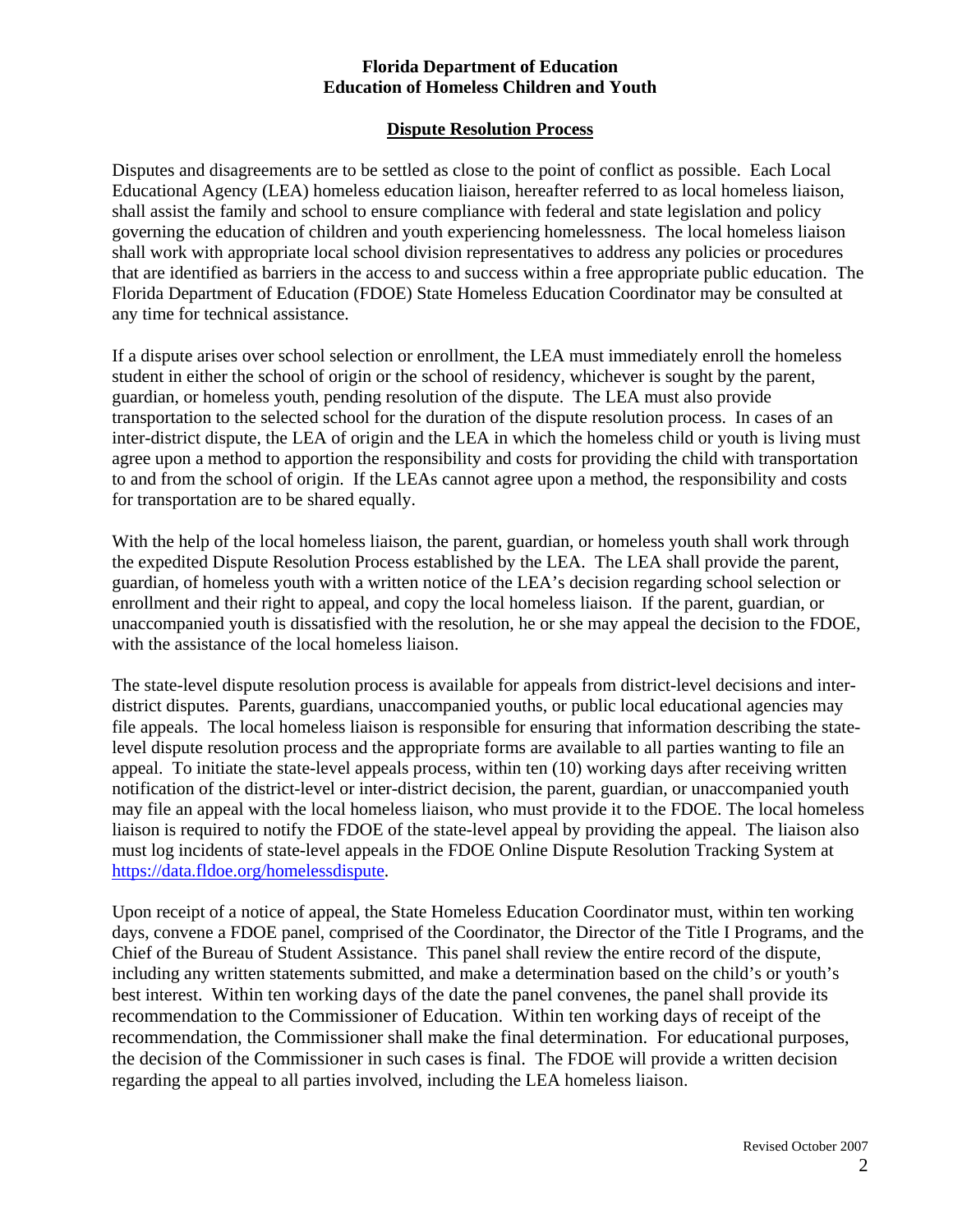## **Florida Department of Education Dispute Resolution Process October 2007**

| <b>Step</b>        | <b>Process</b>                                                                                       |  |  |  |  |  |
|--------------------|------------------------------------------------------------------------------------------------------|--|--|--|--|--|
| Step 1 -           | A parent or a guardian of a homeless student has the right to enroll his or her child or youth<br>1. |  |  |  |  |  |
| <b>School</b>      | in either the school of origin, which may be the last school attended by the student when            |  |  |  |  |  |
| <b>Enrollment</b>  | permanently housed (to the extent feasible, and if in the best interest of the homeless student)     |  |  |  |  |  |
|                    | or the school which serves the location where the student currently resides.                         |  |  |  |  |  |
|                    | The LEA or school must provide to the parent, guardian, or unaccompanied youth, written<br>2.        |  |  |  |  |  |
|                    | information regarding school selection or enrollment options available to homeless students          |  |  |  |  |  |
|                    | under the McKinney-Vento Act [Section $722(g)(3)(C)$ ].                                              |  |  |  |  |  |
|                    | If a school selection or enrollment dispute develops over the selection or enrollment options<br>3.  |  |  |  |  |  |
|                    | available under the McKinney-Vento Act, the LEA or school must immediately enroll the                |  |  |  |  |  |
|                    | homeless child or youth to the school in which enrollment is sought by the parent or                 |  |  |  |  |  |
|                    | guardian, pending resolution of the dispute.                                                         |  |  |  |  |  |
|                    | In the case of an unaccompanied youth, the local homeless liaison ensures the youth is<br>4.         |  |  |  |  |  |
|                    | immediately enrolled in school pending resolution of the dispute.                                    |  |  |  |  |  |
| Step 2 -           | If a school selection or enrollment resolution is not reached at the school level, the LEA or<br>5.  |  |  |  |  |  |
| <b>Enrollment</b>  | school must notify the local homeless liaison of the dispute, and refer the parent, guardian, or     |  |  |  |  |  |
| <b>Dispute</b>     | unaccompanied youth to the local homeless liaison.                                                   |  |  |  |  |  |
|                    | The local homeless liaison carries out the dispute resolution process within ten working days<br>6.  |  |  |  |  |  |
|                    | of receiving the dispute notice from the LEA or school.                                              |  |  |  |  |  |
|                    | On or by the tenth working day, the LEA or school shall provide a written explanation of the<br>7.   |  |  |  |  |  |
|                    | school selection decision to the homeless child's or youth's parent or guardian. [Section            |  |  |  |  |  |
|                    | $722(g)(3)(B)(ii)$ ]. This decision should include a statement regarding the right to appeal the     |  |  |  |  |  |
|                    | LEA-level decision to the Florida Department of Education (FDOE).                                    |  |  |  |  |  |
|                    | The local homeless liaison shall report each LEA-level incident of a school<br>8.                    |  |  |  |  |  |
|                    | selection/enrollment dispute in the FDOE's Dispute Resolution Tracking System which is               |  |  |  |  |  |
|                    | located at: https://data.fldoe.org/homelessdispute.                                                  |  |  |  |  |  |
| Step $3-$          | The local homeless liaison must provide the FDOE School Dispute Resolution Appeal<br>9.              |  |  |  |  |  |
| <b>State-level</b> | Process form to the parent, guardian, or unaccompanied youth. This form is available at              |  |  |  |  |  |
| <b>Appeal</b>      | http://www.fldoe.org/bsa/title1/titlex.asp and in Appendix C.                                        |  |  |  |  |  |
| <b>Process</b>     | 10. The parent, guardian, or unaccompanied youth may file an appeal, within ten working days         |  |  |  |  |  |
|                    | after receiving the written notification of the LEA-level school selection or enrollment             |  |  |  |  |  |
|                    | decision with the local homeless liaison, who must provide it to the FDOE.                           |  |  |  |  |  |
|                    | 11. The local homeless liaison is required to notify the FDOE of the state-level appeal by           |  |  |  |  |  |
|                    | providing the appeal. The liaison also must log incidents of state-level appeals in the FDOE         |  |  |  |  |  |
|                    | Online Dispute Resolution Tracking System at https://data.fldoe.org/homelessdispute.                 |  |  |  |  |  |
|                    | 12. Upon receipt of a notice of appeal, the State Homeless Education Coordinator must, within        |  |  |  |  |  |
|                    | ten working days, convene a FDOE panel, comprised of the Coordinator, the Director of the            |  |  |  |  |  |
|                    | Title I Programs, and the Chief of the Bureau of Student Assistance.                                 |  |  |  |  |  |
|                    | 13. This panel shall review the entire record of the dispute, including any written statements       |  |  |  |  |  |
|                    | submitted, and make a determination based on the child's or youth's best interest.                   |  |  |  |  |  |
|                    | 14. Within ten working days of the date the panel convenes, the panel shall provide its              |  |  |  |  |  |
|                    | recommendation to the Commissioner of Education.                                                     |  |  |  |  |  |
|                    | 15. Within ten working days of receipt of the recommendation, the Commissioner shall make            |  |  |  |  |  |
|                    | the final determination. For educational purposes, the decision of the Commissioner in               |  |  |  |  |  |
|                    | such cases is final.                                                                                 |  |  |  |  |  |
|                    | 16. The FDOE will provide a written decision regarding the appeal to all parties involved,           |  |  |  |  |  |
|                    | including the LEA homeless liaison.                                                                  |  |  |  |  |  |